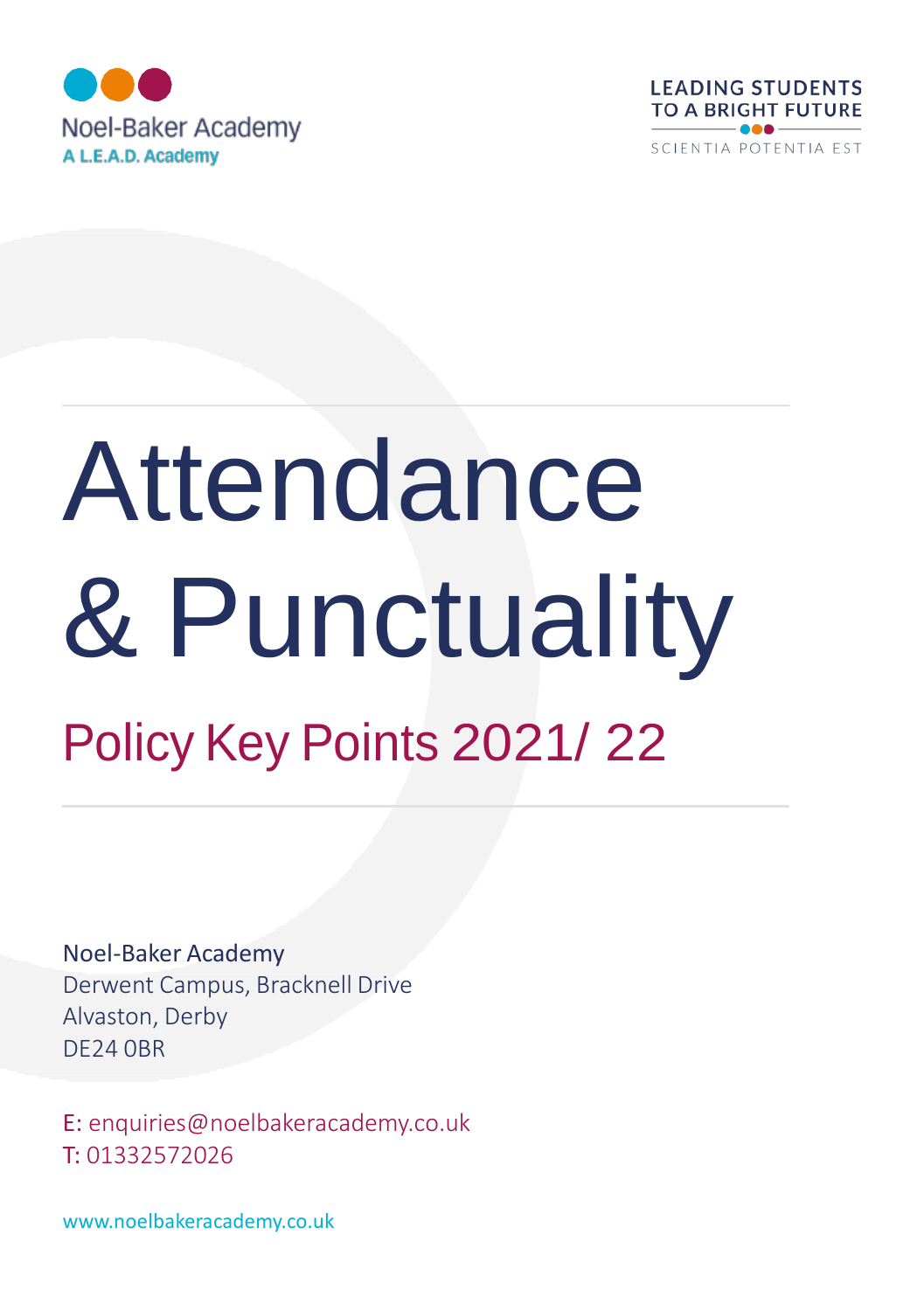# Expectations

It is our expectation that every child who attends Noel- Baker Academy achieves 100% attendance and is punctual to school every day.

Good attendance is crucial to the future educational success of your child. If your child achieves this, they will have full access to a knowledge rich curriculum, the opportunity to engage positively with the academy and be able to enjoy a feeling of belonging to their community.

Parents/ carers are legally responsible for making sure that their child attends school every day. We expect you to discuss reasons for poor attendance or punctuality with us so we are able to support you and your child at the earliest opportunity.



#### Top facts about attendance

- 1. Poor attendance can influence whether your child can read proficiently by the time they reach Key stage 4.
- 2. Absenteeism in the first month of school can predict poor attendance throughout the school year. Half the students who miss 2-4 days in September go on to miss nearly a month of school.
- 3. When students improve their attendance rates, they improve their academic prospects and life chances.
- 4. Research shows that if your child achieves at least 5 GCSE grades, including English and maths, it will add £80,000 to a student's earnings over their lifetime. A further £60,000 is added to their wages if they go on to achieve at least 2 A levels, highlighting the economic value of the increased knowledge, confidence and employability that arises from success in school.

#### What can you do to support your child achieve excellent attendance and punctuality?

- 1. Make sure that your child has packed their school bag the night before;
- 2. Make sure that their uniform is readyespecially after holidays or the weekend;
- 3. Make sure there is a regular bed-time routine to encourage plenty of sleep- avoid over use of mobile phones before bed- time;
- 4. Have an alarm clock for the family to get upallowing time for breakfast and shower etc;
- 5. Have a daily checklist to support your childbus fare, PE kit etc. This can be placed on a fridge where it can be seen clearly;
- 6. Support your child to leave promptly with enough time to get to school on time;
- 7. Talk to your child about what they did at school when they get home;
- 8. If your child has anything that is worrying or upsetting them, inform school immediately. We can support.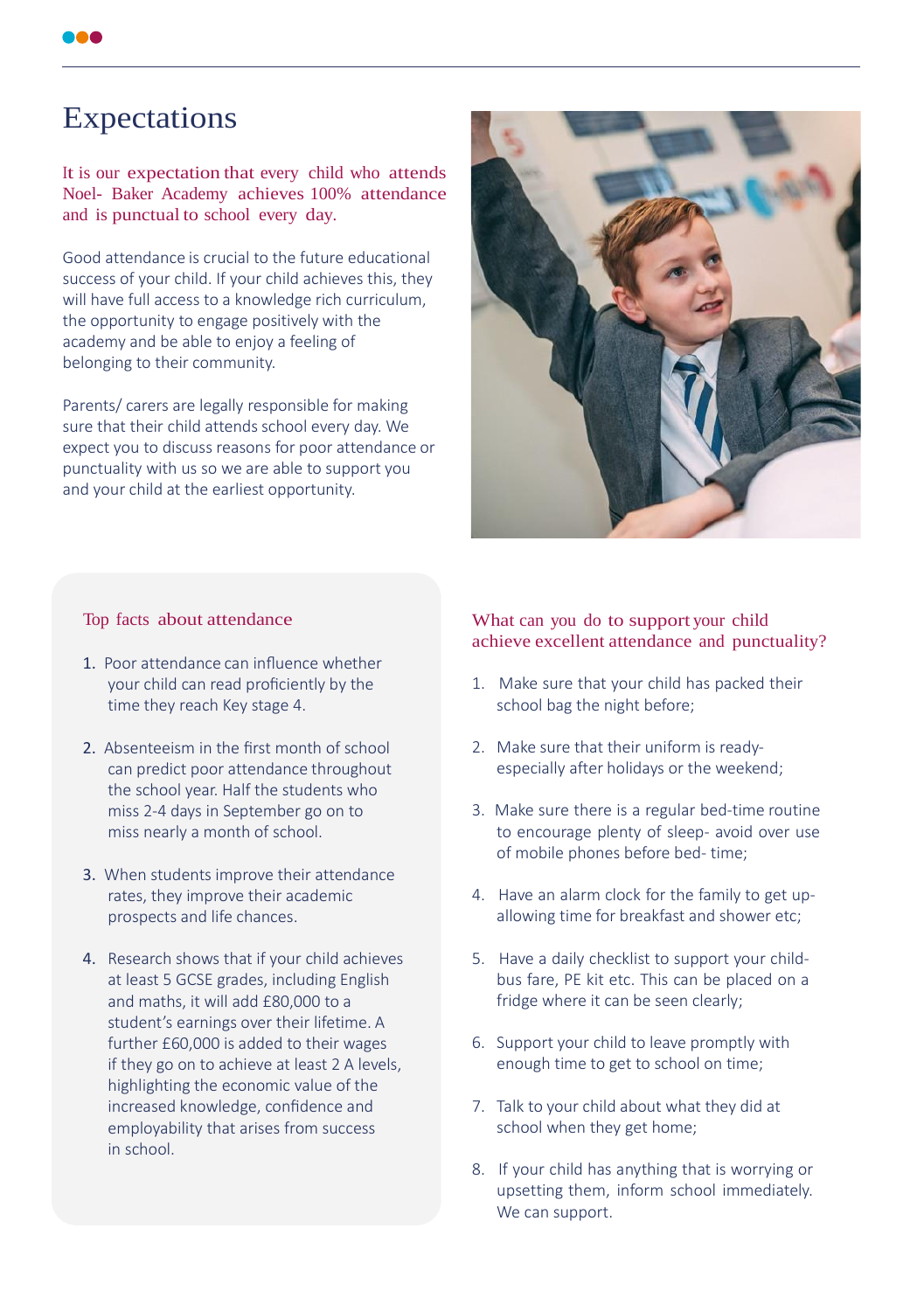

#### If your child is too unwell to attend school please:

- Contact the school before 8.30am each day your child is ill by emailing: [attendance@noelbakeracademy.co.uk](mailto:attendance@noelbakeracademy.co.uk) or telephone 01332 572026 option 2;
- Explain the nature of the illness;
- Inform us if you have made an appointment to see a doctor;
- Let us know when you expect your child back at school;
- If we do not hear from you by 10am on each day of absence, we will contact you via text, email or phone. Please make sure you contact details are up to date;
- Your child will receive an unauthorised absence mark until we have either received an email, letter or text- it must be written evidence;
- We will always ask for evidence of medical appointments. This can be in the form of a letter, appointment card or photo of a text message.

#### Medical/Dental/Optician Appointments:

Parents/ carers are advised where possible to make medical/ dental/ opticians appointments outside of the school day.

Where this is not possible, your child should attend school for the rest of day. It would not be expected or authorised if a whole school day is missed for an appointment, unless specified in appropriate evidence.

After any scheduled appointment during the school day, parents/ carers would be expected to show the appointment card/ letter as confirmation on their child's return.

#### What if I need a leave of absence/holiday?

Time away from school will not be authorised. If there are exceptional circumstances that you feel you have no option but to take your child out of school, you must complete the 'leave of absence' form which can be found on our website and return to school.

## It is your legal responsibility to ensure that your child attends school every day and on time.

If you remove your child for an unauthorised leave of absence and you do not engage with us, you will be at risk of a penalty notice fine.

If you were to take you child out of school for 2 weeks every year in secondary school your child will have missed 10 weeks' worth of education by the time they sit their GCSEs (assuming they have not had a single day off for illness). If your child misses 10 weeks of school it will be impossible to make the time up which will adversely affect their life chances.

# Fast Facts About Holidays

 $95\%$   $\frac{1}{2}$ 

If you take a two week holiday in term time your child's attendance will be less than 95% for the academic year.

#noholidaysintermtime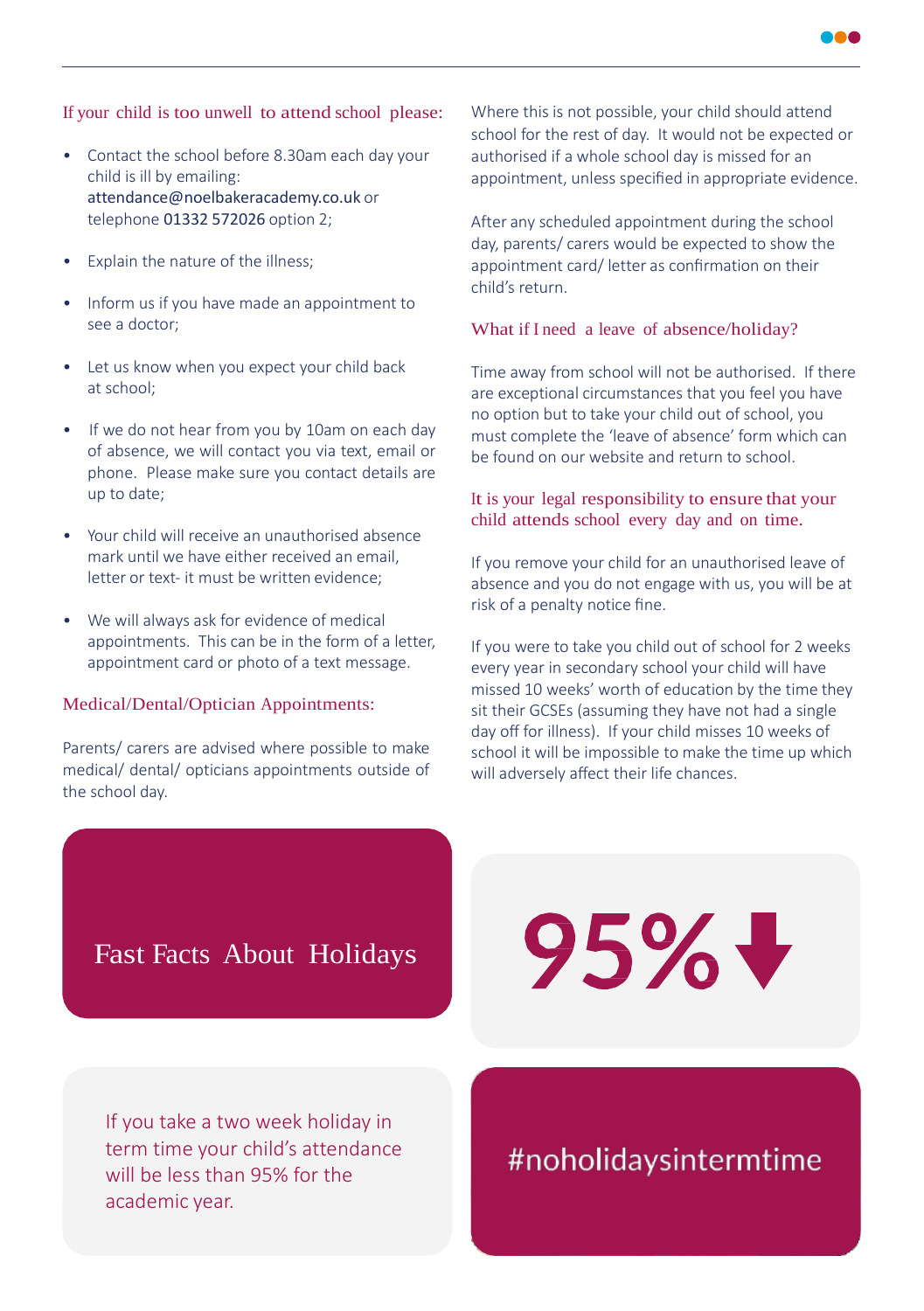# What happens if my child is regularly absent from school?

If your child's attendance begins to drop one of the Academy's EWOs will contact you to discuss further action:

This will consist of:

- A discussion on the phone with an EWO to discuss the absence and find out more information as to why your child is absent and to see what support can be offered;
- Letters home;
- Improvement targets will be set;
- Meetings with either an EWO, Pastoral Lead or Senior Member of Staff;
- Fixed Penalty Notices;
- Risk of prosecution.

## What happens if my child is regularly late to school?

If your child is late to school, they will need to arrive at main school reception and will be taken by a member of the On-Call team to sign in at the attendance window (ground floor Yellow/ Green), where they will receive a late detention card.

As a consequence of being late without a valid reason, your child will be expected to attend a 1 hour detention after school in the assigned year bubble behaviour room (or the following morning if your child is in year 9 or 10). Any student who fails to attend their detention will receive further sanctions which will include one day in internal isolation.

If your child is persistently late to school, you will be invited to attend a meeting with either a EWO or Pastoral Lead to discuss this further and see what support can be offered.

If your child arrives to school after the registers have officially closed, not only will they receive a detention, their attendance mark will be an unauthorised absence, which ultimately could lead to a fixed penalty notice or prosecution.





## Risk of Prosecution

If your child has a continued poor attendance record, you may be at risk of a penalty notice fine or a referral being submitted to the Local Authority for prosecution.

Penalty notices incur a fine of £120 per child, per parent, which is reduced to £60 if paid within 21 days of the notice being served. Failure to pay this fine may result in being summoned to appear in the Magistrates Court.

Prosecution can lead to higher fines of up to £2,000, parenting orders and, in some cases, prison sentences.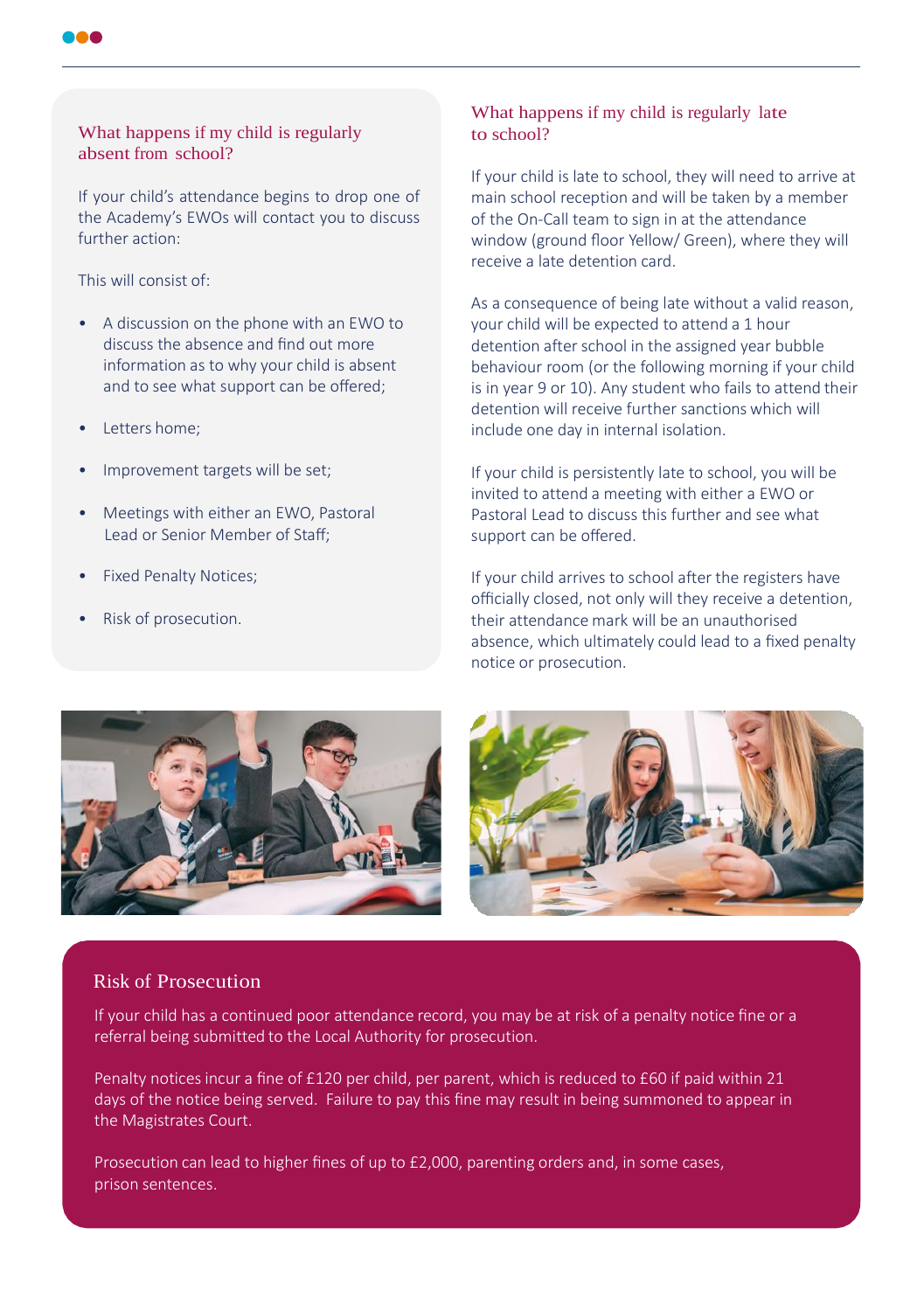

# Community Resources

# Services Parents can access:

#### **Social Care Support**

To self-refer call 01332 641172 or for support that isn't required immediately use the online referral form myaccount.derby.gov.uk/en/service/report\_ concerns\_about\_a\_child

#### **Children First Derby**

Volunteer support within the home covering family breakdown, abuse, bereavement, illness, and social isolation and child behaviour issues. www.childrenfi[rstderby.co.uk](http://www.childrenfirstderby.co.uk/)

#### **Action For Children**

Build Sound minds. Support for mental and emotional wellbeing. [www.minds.actionforchildren.org.uk](http://www.minds.actionforchildren.org.uk/)

#### **Parents Action For Children**

Online parenting support [www.parents.actionforchildren.org.uk](http://www.parents.actionforchildren.org.uk/)

#### **Not Fine In School**

Charity for school refusal and non-attendance [www.notfineinschool.org.uk](http://www.notfineinschool.org.uk/)

#### **Build Sound Minds Derby and Derbyshire**

Accept referrals from parents or professionals services.actionforchildren.org.uk/derbyshire/buildsound-minds/

#### **Young Minds**

Parent support guides on school refusal and other emotional wellbeing topics youngminds.org.uk/find-help/for-parents/ parents-guide-to-support-a-z/parents-guide-tosupport-school-anxiety-and-refusal/

#### **Enthusiasm**

Provide mentors for a range of subjects including gang participation, parenting courses, transition to secondary school [www.enthusiasm.org.uk/about-us/derby](http://www.enthusiasm.org.uk/about-us/derby)

#### **CAMHS**

[www.derbyshirehealthcareft.nhs.uk/services/](http://www.derbyshirehealthcareft.nhs.uk/services/) childres-mental-health-services-camhs-derby-andsouthern-derbyshire

#### **Autism.org**

Autism charity [www.autism.org.uk](http://www.autism.org.uk/)

#### **Umbrella**

Support for disabled children, young people and their familie[s www.umbrella.uk.net](http://www.umbrella.uk.net/)

#### **Papyrus**

Support for young people who might be having thoughts of suicide; [www.papyrus-uk.org o](http://www.papyrus-uk.org/)r call Hopeline UK on 0800 068 4141

#### **Safe and Sound**

Support for young people at risk or experiencing exploitation [www.safeandsoundgroup.org.uk](http://www.safeandsoundgroup.org.uk/)

#### **Derby Kids Camp**

Providing free holidays for disadvantaged children in the local are[a www.derbykidscamp.co.uk](http://www.derbykidscamp.co.uk/)

#### **Support for young carers**

[www.childrenssociety.org.uk/youngcarer/home](http://www.childrenssociety.org.uk/youngcarer/home)

[www.carersuk.org/help-and-advice/practical-support](http://www.carersuk.org/help-and-advice/practical-support) /getting-care-and-support/young-carers-and-carers-o f-children-under-18?gclid=EAIaIQobChMI1L\_2mYvk6g IVyuvtCh1ZuAgJEAAYAiAAEgJUyvD\_BwE

#### **Derbyshire Police**

Contact 101 or in an emergency call 999